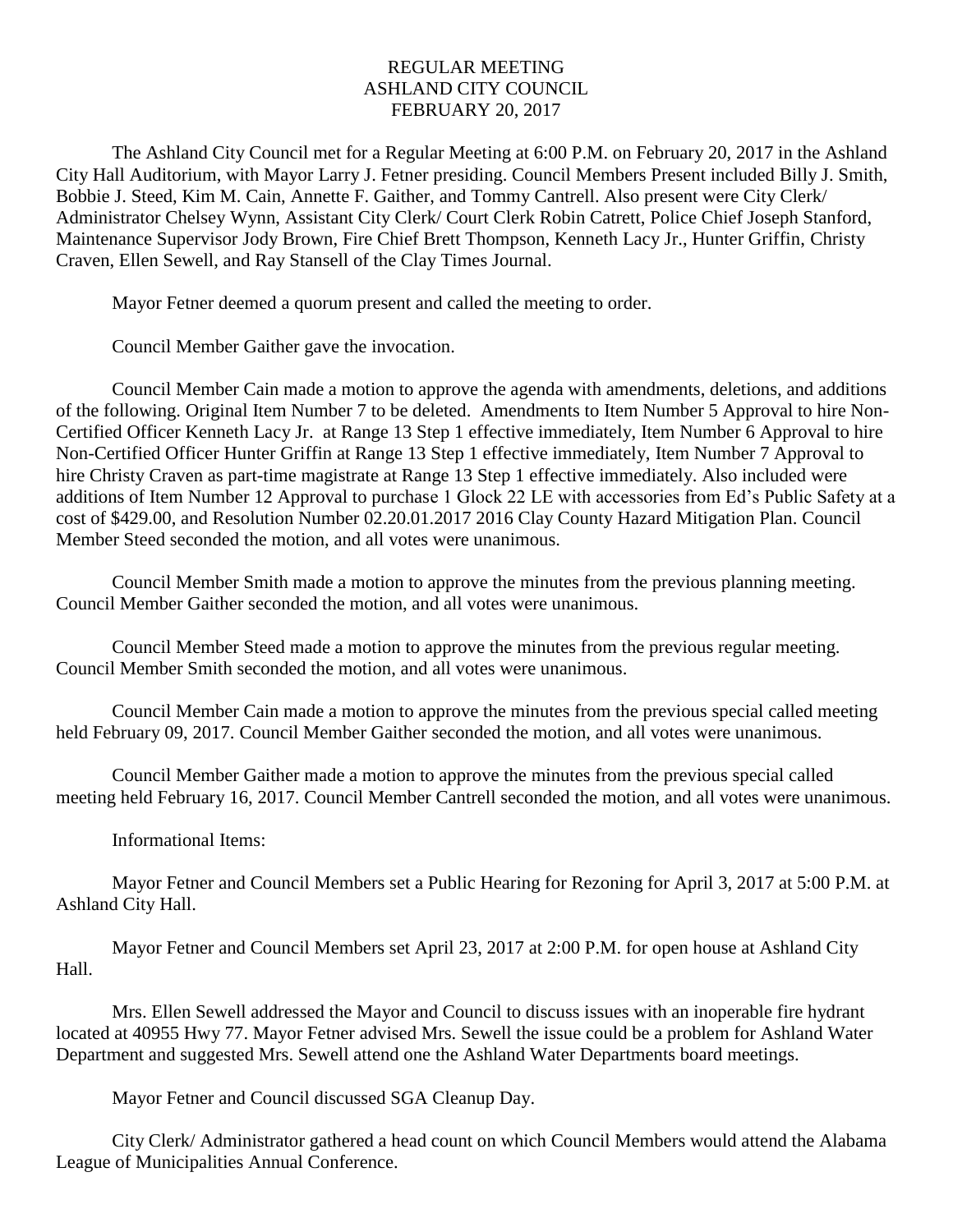## Committee Reports:

Mayor Fetner requested City Clerk/ Administrator Chelsey Wynn to invite Youth Sports Coordinator Stephanie Freeman to come to a Council Meeting. Mayor Fetner also thanked East Central Gas for a fire place that has been donated to the City of Ashland.

Council Member Smith did not report.

Council Member Steed did not report.

Council Member Cain reported Ashland Librarian advised she is looking to revamp the genealogy department in the Ashland City Library.

Council Member Gaither reported on renovation progress at the Wynn Building and the need to start on the old Ashland Water Department Building.

Council Member Cantrell did not report.

City Clerk/ Administrator Chelsey Wynn updated the Mayor and Council on the installation of a fire place at New City Hall, and agenda items.

Court Clerk Robin Catrett reported on interview process for the part-time magistrate position.

Police Chief Joseph Stanford reported on the Police Department interview process, Police Department case load, agenda items, and the need for new badges for Patrol Officers.

Fire Chief Thompson reported on a brush fire that occurred on Airport Road.

Maintenance Supervisor Jody Brown reported current projects the maintenance department is working on.

New Business:

Council Member Cain made a motion to approve the current bills received since the last meeting in the amount of \$9,119.86. Council Member Smith seconded the motion, and all votes were unanimous.

Council Member Smith made a motion approving Officer Cecil Chappell to attend National Animal Care & Control Association training course in Birmingham, Al on May 8-12, 2017 at a cost of \$525.00 and to reimburse travel expenses. Council Member Cantrell seconded the motion, and all votes were unanimous.

Council Member Gaither made a motion approving the City to pay Edgar & Associates \$2,182.50 for City audit work and single audit work for grant funds. Council Member Cain seconded the motion, and all votes were unanimous.

Council Member Steed made a motion approving the City to pay \$2,273.30 to East Alabama Regional Planning & Development for contract agreement dues. Council Member Cantrell seconded the motion, and all votes were unanimous.